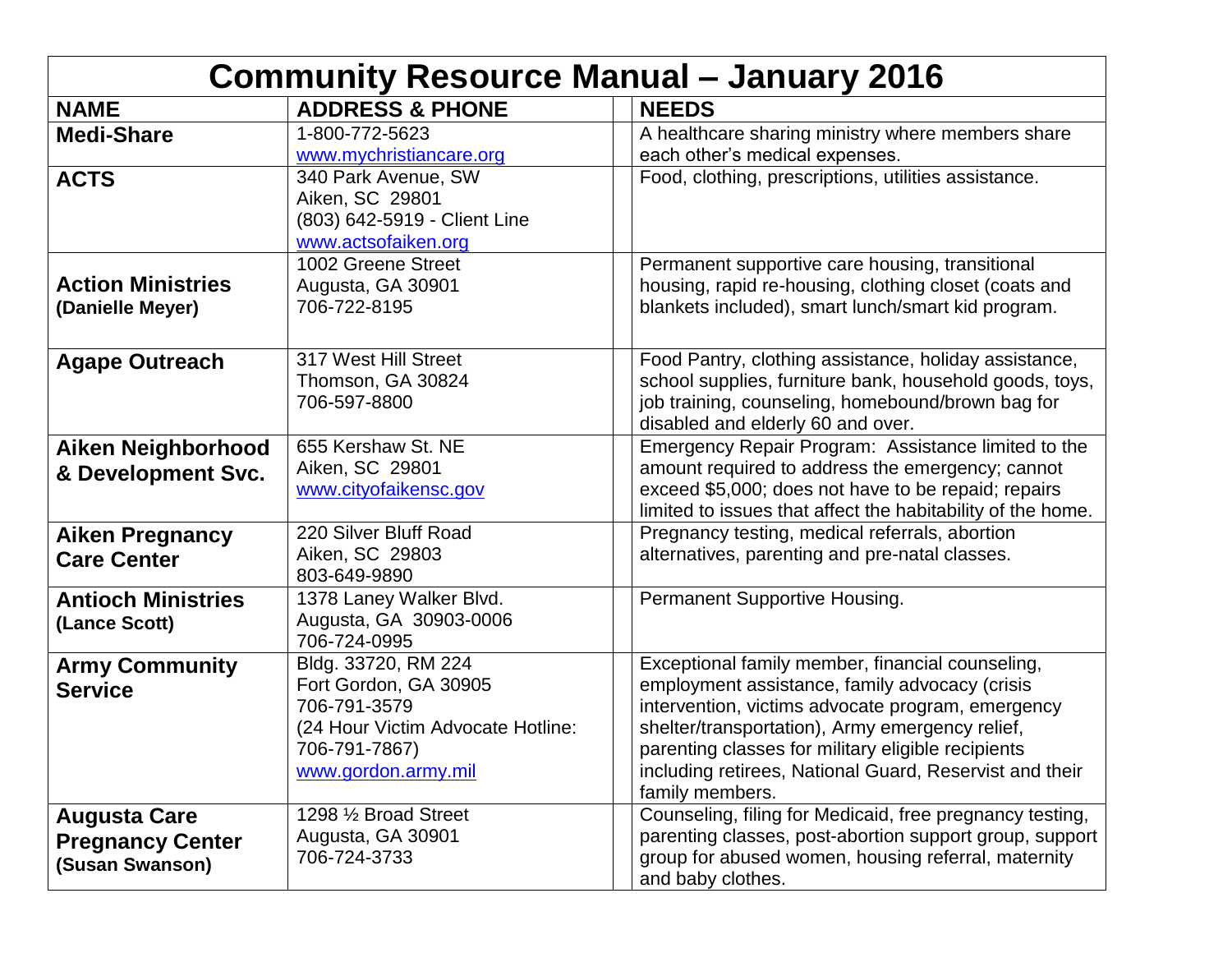| <b>Augusta Housing</b><br><b>Authority</b><br>(Amy Bazemore)                           | 1435 Walton Way<br>Augusta, GA 30901<br>706-724-5466 or<br>706-724-1500<br>www.augustapha.org<br>526 Walker St.      | To provide safe, sanitary, short term or permanent<br>housing to low income families.<br>Overnight lodging for homeless men only. Provides                                                      |
|----------------------------------------------------------------------------------------|----------------------------------------------------------------------------------------------------------------------|-------------------------------------------------------------------------------------------------------------------------------------------------------------------------------------------------|
| <b>Augusta Rescue</b><br><b>Mission</b><br>(Rusty Marsh)                               | Augusta, GA 30901<br>706-722-2058<br>www.augustarescuemission.org                                                    | free clothing and limited emergency food for families<br>and singles.                                                                                                                           |
| <b>Beulah Grove</b><br><b>Community</b><br><b>Resource Center,</b><br>(Beverly Wright) | 1446 Lee Beard Way<br>Augusta, GA 30901<br>706-722-4999 (Center) or 706-828-<br>7468 (Clinic)<br>www.beulahgrove.org | Referrals, helps people in crisis/emergency situation,<br>health clinic, financial assistance for food, clothing,<br>rent/utilities, if available, health care (fees based on<br>sliding scale) |
| <b>Bridge Ministry</b><br>(Roger Gardner)                                              | Roger Gardner<br>706.868.6410 ext. 18<br>rgardner@nhwc.org<br>or Haley at hlamb@nhwc.org                             | Food Pantry: New Hope Worship Center<br>10am -12pm Tuesdays AND Fridays<br>Bridge Ministry: every Saturday at 1pm under the<br>Calhoun Expressway Bridge at 15th Street.                        |
| <b>Broad Street</b><br><b>Ministries</b><br>(Kaye Morris)                              | 20 Broad Street<br>Augusta, GA 30909<br>706-722-5999<br>www.bsmcaugusta.org                                          | Food Pantry - Tue and Thurs, 10am - 2pm (40 clients<br>per day) – need photo ID for adults, birth certificates for<br>children, coat/blanket/holiday help, and children's<br>summer programs.   |
| <b>Burke Neighborhood</b><br><b>Service Center</b><br>(Connie Shepherd)                | 518 College Street<br>Waynesboro, GA 30830<br>706-554-2149                                                           | Emergency assistance, consumer education, energy<br>assistance, Food Bank                                                                                                                       |
| <b>Catholic Social</b><br><b>Services</b><br>(Susan)                                   | 811 12th Street<br>Augusta, GA 30901<br>706-722-4390<br>www.cssaugusta.com                                           | Rental assistance, food, past due rent, utility<br>assistance, prescriptions, and transportation for needy<br>when funds are available.                                                         |
| <b>Center for Care &amp;</b>                                                           |                                                                                                                      |                                                                                                                                                                                                 |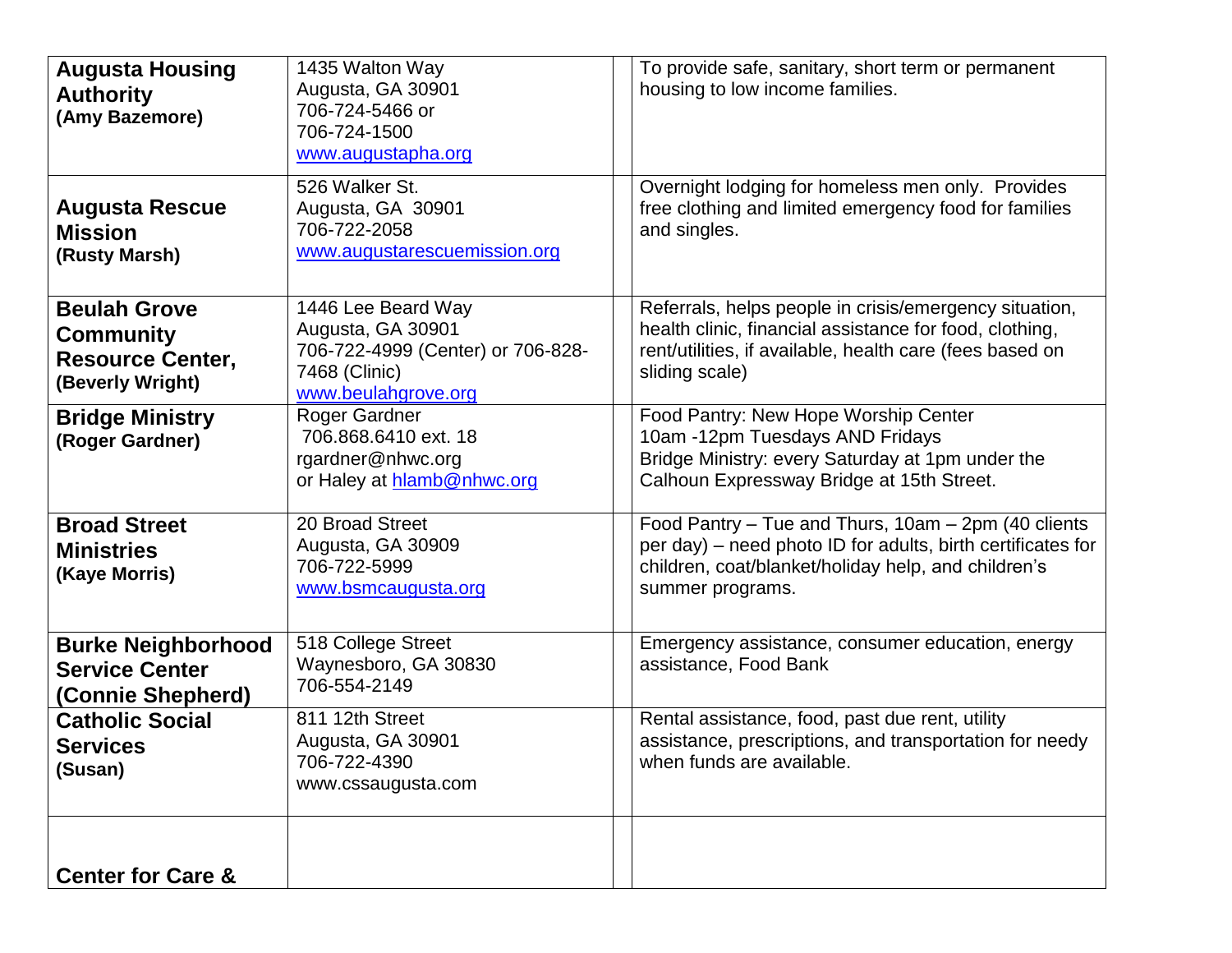| <b>Counseling</b>             | 4434 Columbia Road                 | Family counseling for when you feel overwhelmed and     |
|-------------------------------|------------------------------------|---------------------------------------------------------|
| (Dr. Maxwell Kennedy or       | Suite 203                          | are not sure what to do. Also Pastoral Counseling.      |
| <b>Missy Steed)</b>           | 706-305-3137                       |                                                         |
|                               | www.centerforcareandcounseling.org |                                                         |
| <b>Central Savannah</b>       | 1261 Greene Street                 | Provides utility assistance to low income families,     |
| <b>River Area</b>             | Augusta, GA 30901                  | assists homeless with standard housing, parenting       |
| <b>Economic Opportunity</b>   | 706-722-0493 or                    | classes, and employment. Early childhood program        |
| <b>Authority, Inc. (CSRA)</b> | Toll Free: 800-890-0493            | serving needs of children 3 and 4 years old.            |
| (EOA)                         |                                    |                                                         |
| <b>Christ Community</b>       | <b>Olde Town Health Center</b>     | Offers affordable, quality primary health and dental    |
| <b>Health Services</b>        | <b>127 Telfair Street</b>          | care to the uninsured and underserved. Patients with    |
|                               | Augusta, GA 30901                  | no healthcare are seen on sliding fee scale that starts |
|                               | 706-922-0600                       | at \$25 an office visit.                                |
|                               | www.christcommunityaugusta.org     |                                                         |
| <b>Christ Central</b>         | 3605 Richland Avenue               | Meeting the needs of the poor and disadvantaged by      |
| <b>Mission</b>                | Aiken, SC 29801                    | providing basic needs, such as food, clothing and       |
|                               | 803-640-1708                       | prayer.                                                 |
|                               |                                    |                                                         |
| <b>Citizens Against</b>       | Confidential                       | All services are free and confidential. 24-hour Crisis  |
| <b>Violence /Safe Haven</b>   | Statesboro, GA 30458               | and Support Line. Refuge in an emergency shelter with   |
|                               | 912-764-4605                       | 24-hour staffing, security cameras, and special police  |
|                               |                                    | protection.                                             |
| <b>Columbia County</b>        | 1959 Appling Harlem Hwy            | Columbia County Cares, Inc., referred to as the food    |
| Cares, Inc.                   | Appling, GA 30802                  | pantry, provides temporary, emergency relief to the     |
| (Dave Iverson)                | 706-541-2834                       | unemployed, the underemployed, the elderly on fixed     |
|                               |                                    | income and single parents. No one with a legitimate     |
|                               |                                    | need is refused help. For Columbia County residents     |
|                               |                                    | only.                                                   |
| <b>Comfort House</b>          | 317 Telfair St                     | Provides lodging in a home like environment for out of  |
| (Martha Reynnells)            | Augusta, GA 30901                  | town patients and their families who need pre/post      |
|                               | 706-774-9012                       | hospital lodging or who are receiving day treatment     |
|                               |                                    | services at local hospitals in Augusta. Asking \$20 a   |
|                               |                                    | night or \$100 a week.                                  |
| <b>Community Care &amp;</b>   | 110 Chesterfield St. NE            | Income based spiritual counseling.                      |
| <b>Counseling Ctr.</b>        | Aiken, SC 29802                    |                                                         |
| (Kathryn Wade)                | 803-641-9979                       |                                                         |
|                               |                                    |                                                         |
|                               |                                    |                                                         |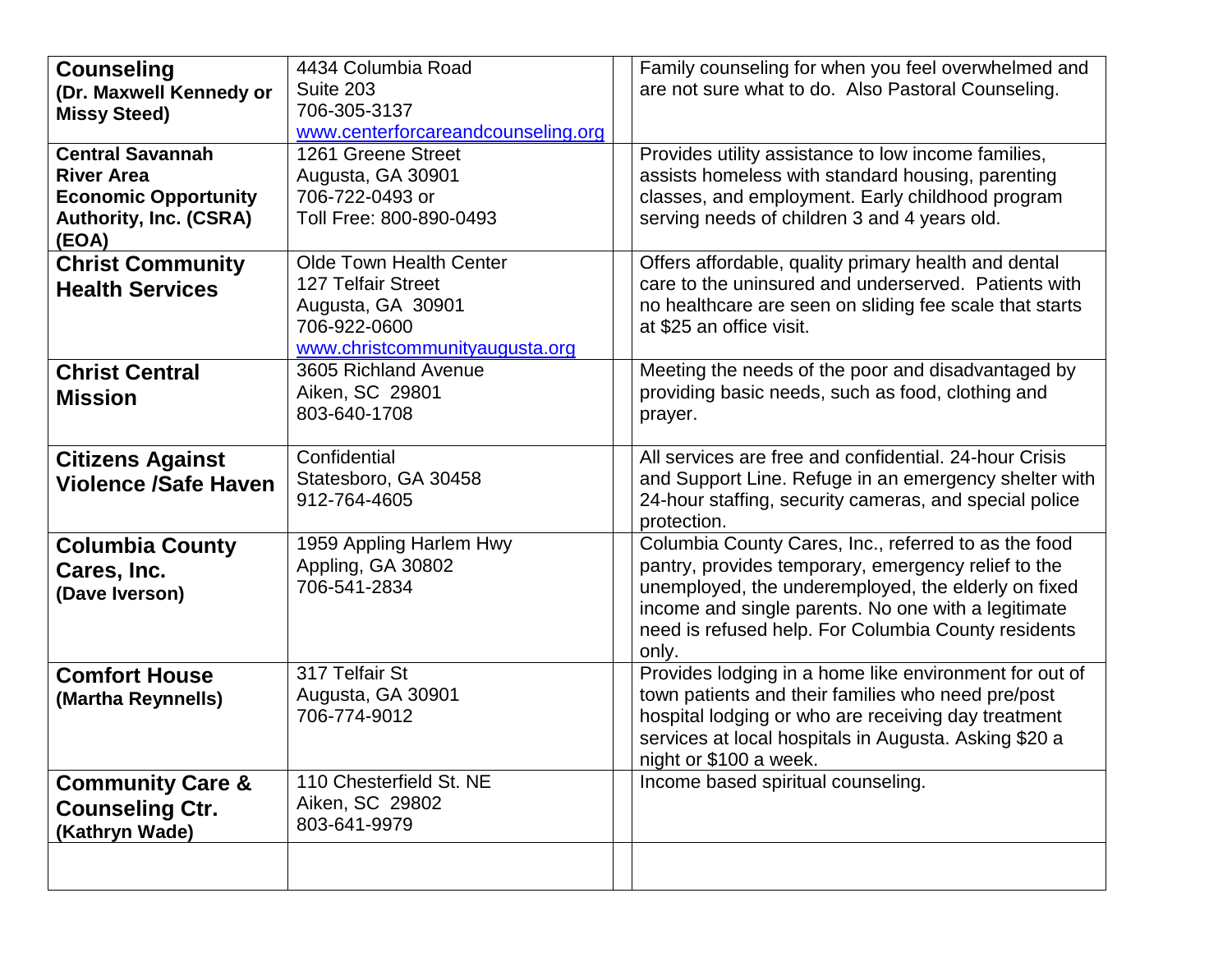| <b>Community Ministry</b><br>of North Augusta<br>(Nancy Joyce)                             | 646 E. Buena Vista Ave.<br>North Augusta, SC 29841<br>803-279-5771                                                    | Emergency help with utility bills/clothing/food.<br>Tuesday - Saturday - 9:30AM to 3:30PM.                                                                                                                                                              |
|--------------------------------------------------------------------------------------------|-----------------------------------------------------------------------------------------------------------------------|---------------------------------------------------------------------------------------------------------------------------------------------------------------------------------------------------------------------------------------------------------|
| <b>Community Action</b><br><b>Commission</b><br>(Marieanne Petersen)                       | 291 Beaufort St. NE<br>Aiken, SC 29801<br>803-648-6836                                                                | Energy, emergency and Housing/Case Management<br>assistance. Low-Income Home Energy Assistance<br>Program                                                                                                                                               |
| <b>Domestic Violence</b><br><b>Intervention Center-</b><br>Safe Homes of<br><b>Augusta</b> | P. O. Box 3187<br>Augusta, GA 30914<br>Local and Crisis Line: 706-736-2499<br>or Toll Free: 1-800-33-Haven<br>(42836) | Shelter for women of domestic violence and their<br>children, hotline, assists victims of domestic violence in<br>obtaining temporary protective orders, abuse victim<br>assistance/support, domestic violence services.                                |
| <b>Downtown</b><br><b>Cooperative Church</b><br><b>Ministries</b>                          | 430 8 <sup>th</sup> Street<br>Augusta, GA 30901<br>706-722-3530<br>dccmaugusta.org                                    | Food Pantry. Monday - Friday, 11am - 12:30pm or first<br>70 clients served.                                                                                                                                                                             |
| <b>Garden City Rescue</b><br><b>Mission</b>                                                | 828 Fenwick Street<br>Augusta, GA 30901<br>706-724-6960                                                               | Men's and Women's Overnight Shelter, (services to<br>shelter clients include clothing, counseling,<br>breakfast/evening meals), Women with no children or<br>children ages 5 and under only. Women's shelter open<br>Mon - Thurs only, Men's open 24/7. |
| <b>Georgia Family</b><br><b>Crisis Solutions, Inc.</b><br>(Cheryl Carswell)                | 4145 Columbia Road<br>Martinez, GA 30907<br>706-869-7373                                                              | Divorce education, substance abuse, domestic<br>violence classes, parenting classes, child abuse<br>classes, foster parenting classes, anger management<br>classes, self-esteem classes, divorce for children<br>program, grief counseling,             |
| Georgia Legal<br><b>Services</b>                                                           | 209 7th Street, Suite 400<br>Augusta, GA 30901<br>706-721-2327<br>www.glsp.org                                        | Legal help to eligible persons, including low income<br>persons and all senior citizens 60 years or older<br>regardless of income.                                                                                                                      |
| <b>Golden Harvest Food</b><br><b>Bank</b><br>(Travis McNeal)                               | 3310 Commerce Drive<br>Augusta, GA 30990<br>706-736-1199                                                              | Provides food to agencies for distribution to needy<br>families. Families can call for a referral to agencies of<br>the day.                                                                                                                            |
| <b>Greater Augusta</b><br>Presbyterian<br><b>Ministries (GAP)</b><br>(Jodi Huff)           | 1235 Greene Street,<br>(Come in from Ellis Street)<br>Augusta, GA 30901<br>706-722-4408                               | Help with birth certificates, IDs and prescription<br>medications. Food Pantry. Open Thursdays 9:30 -<br>Noon.                                                                                                                                          |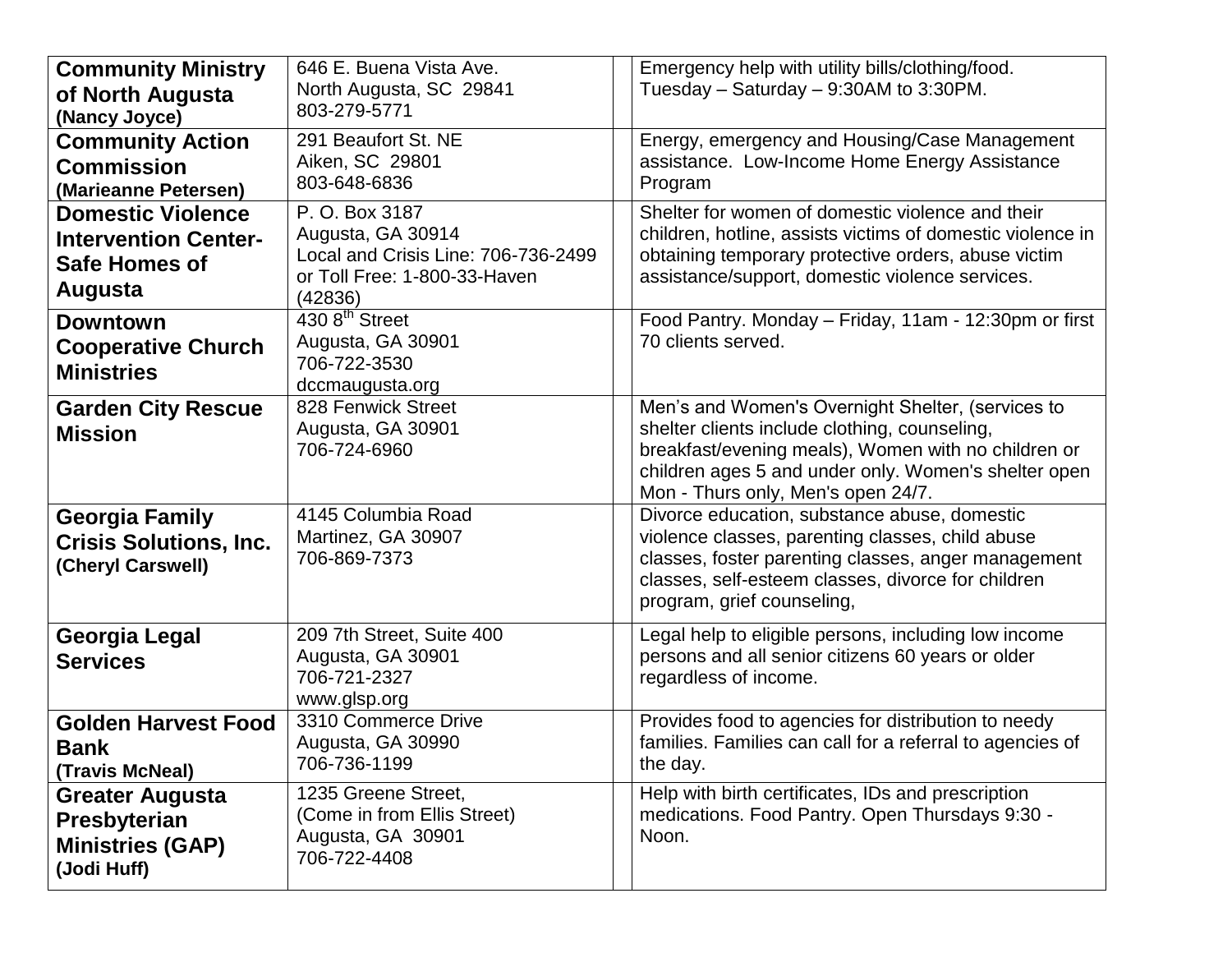| <b>Helping Hands, Inc.</b><br>(Melanie Hutto)                           | P.O. Box 503<br>Aiken, SC 29802<br>803-648-3456                                      | Helping Hands is a United Way agency that provides<br>24 hour residential care to child victims of abuse,<br>abandonment, or neglect. Our residents range in age<br>from birth to 21 years. We serve male & female victims.                                        |
|-------------------------------------------------------------------------|--------------------------------------------------------------------------------------|--------------------------------------------------------------------------------------------------------------------------------------------------------------------------------------------------------------------------------------------------------------------|
| <b>Interfaith Hospitality</b><br><b>Network of Augusta</b>              | 2177 Central Ave<br>Augusta, GA 30904<br>706-364-4463 (Call First), 706-364-<br>4462 | Provides housing and 3 meals a day for homeless<br>families with children, transitional housing, and day<br>care. 90 day program.                                                                                                                                  |
| <b>J.W.C. Helping Hand</b>                                              | 2050 Bolt Drive<br>Augusta, GA 30901<br>706-722-3066                                 | Information source for homeless, assistance for<br>food/rent/utilities if funds available, intake and referral.<br>Food pantry (bring own bag).                                                                                                                    |
| <b>Lower Savannah</b><br><b>Council of Gov.</b><br>(Dr. William Molnar) | 2748 Wagener Rd.<br>Aiken, SC 29803-0450<br>803-649-7981<br>www.lscog.org            | Area Agency on Aging, Family Caregiver Support<br>Program, Aging and Disability Information Center,<br>Medication Assistance Program: Emergency Rental<br>Assistance Program, Workforce Development,<br><b>Community Development, and Economic</b><br>Development. |
| Manna, Inc.                                                             | 451 East Hill St.<br>Thomson, GA 30824<br>706-595-3138                               | Supplemental and emergency food, clothing and<br>furniture (when available)                                                                                                                                                                                        |
| <b>Masters Soup</b><br><b>Kitchen</b>                                   | 842 Fenwick Street<br>Augusta, GA 30901<br>706-722-0607                              | Free Noon Meals - 365 days a year.                                                                                                                                                                                                                                 |
| <b>Ronald McDonald</b><br><b>House</b>                                  | 1442 Harper Street<br>Augusta, GA 30901<br>706-724-5901<br>www.rmhcaugusta.org       | Provides a home-away-from-home for families of<br>seriously ill children receiving treatment at nearby<br>hospitals traveling 25 miles or more from home.                                                                                                          |
| <b>Salvation Army</b><br><b>Shelter</b>                                 | 604 Park Ave.<br>Aiken, SC 29801<br>803-641-4149                                     | Provides shelter and counseling for the homeless.<br>Persons under 18 must be accompanied by parent or<br>guardian.                                                                                                                                                |
| <b>Salvation Army</b><br>(John Sebby)                                   | 1384 Greene Street<br>Augusta, GA 30903-2523<br>706-826-7933                         | Shelter for men, women and families, 365 days/year,<br>assistance with utilities, rent, soup kitchen, clothing,<br>and food. Free rehabilitation program for substance<br>abuse. Faith based.                                                                      |
| <b>St. Thaddeus</b><br><b>Episcopal Church</b><br><b>Soup Kitchen</b>   | 125 Pendleton St.<br>Aiken, SC 29801<br>803-648-5497                                 | Saturdays: 11:30 AM to 12:30 PM                                                                                                                                                                                                                                    |